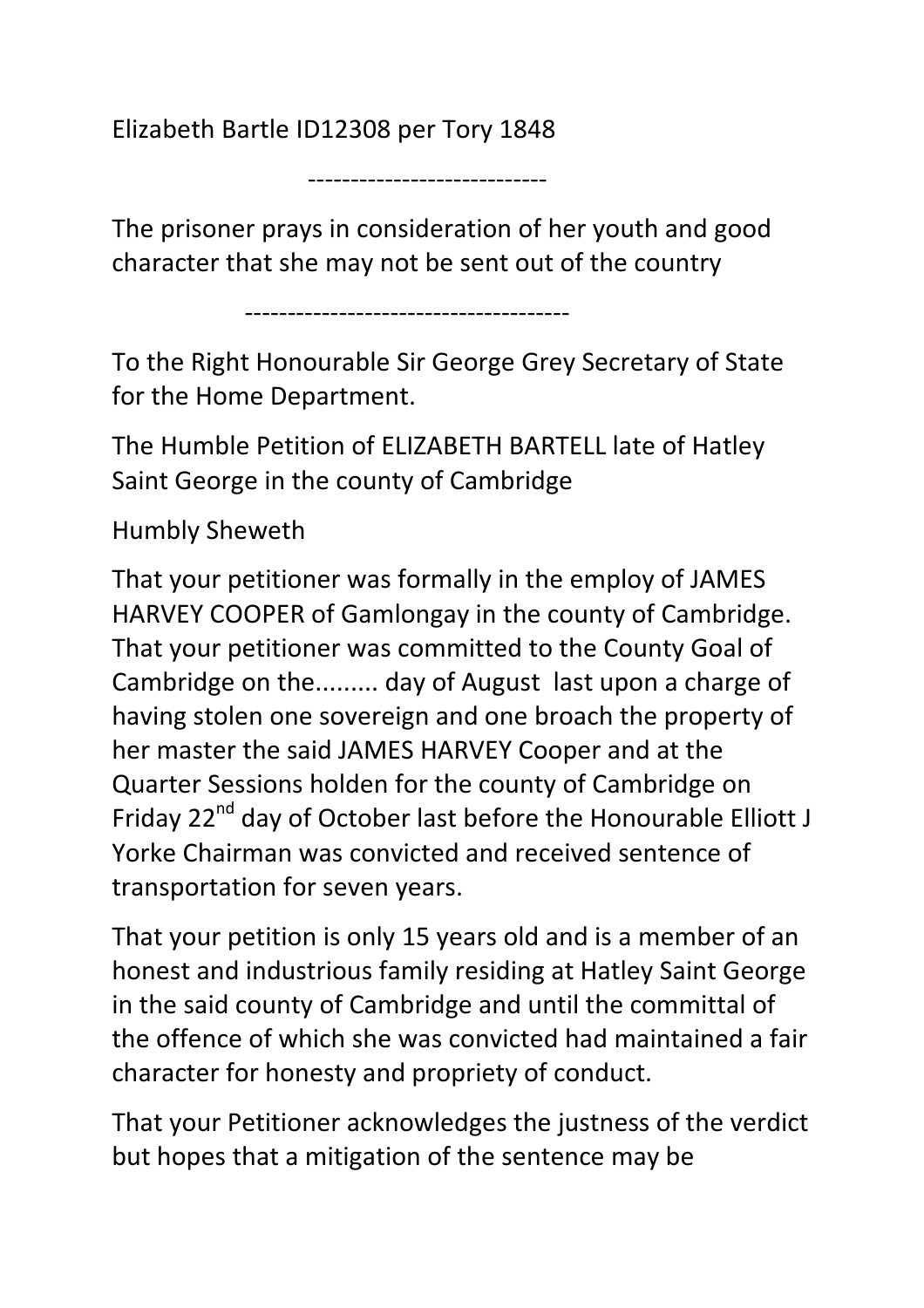graciously granted and that she may be permitted to remain in this country instead of being sent away to live amongst persons of the worst Character to endure the greatest misery and [ignoming] in a distant colony.

Your Petitioner therefore humbly implores your Honour to take her case into your consideration and that you will be pleased to grant to your most humble Petitioner such mitigation of her hard sentence as to your honour may seem fit.

And your Petitioner will ever pray.

The mark of

Elizabeth Bartell.

We the undersigned humbly certify that we believe the statement contained in the Petition to be true and in consideration of the youth and previous good character of the Petitioner and from the respectability of her family that she would be allowed an opportunity do all in her power to retrieve her character. We therefore entreat that your Honour will be pleased to recommend her to Her Majesty's mercy for a mitigation of her sentence.

----------------------------

James Harvey Cooper - Prosecutor

Susanna Cooper – Wife of the prosecutor

William Claydon – Witness in the trial

And 42 other signatures.

---------------------------------------------------------------------------------